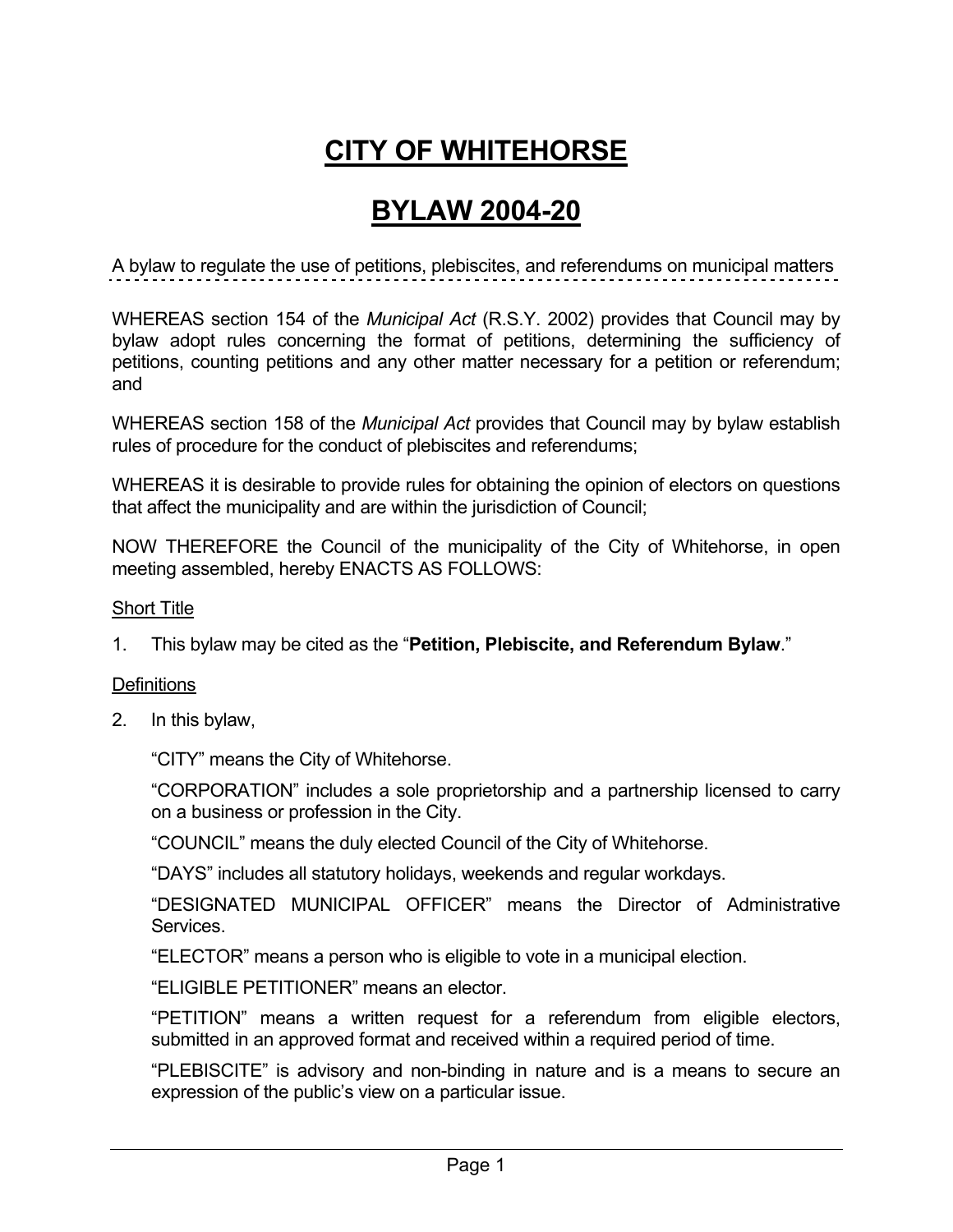"REFERENDUM" is definitive and binding in nature and is a means to secure an expression of the public's approval or rejection of a specific issue.

"TAXPAYER" means a person who is the owner of taxable property in the City within the meaning of the *Assessment and Taxation Act*.

#### Petition for a Referendum

- 3. Subject to the procedures established in this bylaw, electors shall have the right to petition Council for a referendum:
	- (1) To initiate a new bylaw or resolution; or
	- (2) On a new bylaw or resolution or the amending or repealing of an existing bylaw or resolution; or
	- (3) On any matter within the jurisdiction of Council, including capital projects.
- 4. Notwithstanding section 3 of this bylaw, the question in a referendum may not be on the operating budget bylaw, the capital budget bylaw or the general property taxation bylaw.
- 5. The proponent of a petition for a referendum shall file a Notice of Petition with the designated municipal officer. An example of the Notice of Petition is attached hereto as Exhibit "A".
- 6. A petition question should not be illegal or discriminatory in nature, should be specific in nature, should be clear in its intent, and should be answerable by a "yes" or "no" response.
- 7. If the petition question is for a bylaw outside of Council's jurisdiction or for a bylaw that may be invalid on other grounds such as being discriminatory, the reason shall be provided to the petition proponent in writing. Should the proponent still wish to proceed, the City may apply to the Court for a declaration that the petition is invalid on the grounds that the bylaw it seeks would be invalid
- 8. Every petition for a referendum shall prominently display a statement that the result of the referendum vote will be binding on Council.
- 9. A petition for a referendum must be initiated, completed and submitted to Council within a period of ninety days from the date the Notice of Petition is submitted to the designated municipal officer.
- 10. The designated municipal officer shall at the next regular Council meeting advise Council of any Notice of Petition that has been filed with the City.
- 11. Every person signing a petition for a referendum must be qualified to vote in a municipal election, and shall provide the following information as indicated on Exhibit "B":
	- (1) The elector's surname and given name;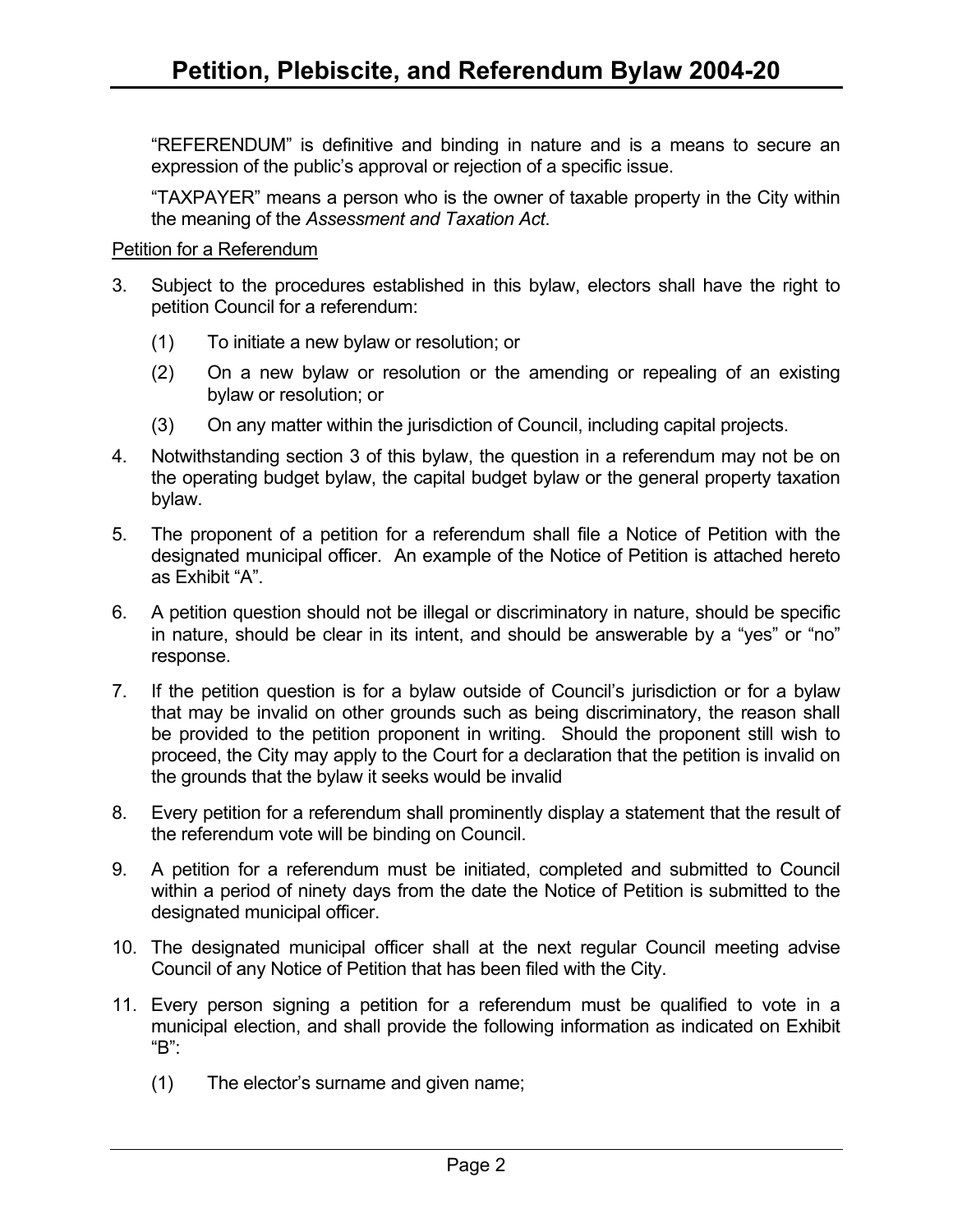- (2) The elector's street address;
- (3) The elector's signature; and
- (4) The date on which the elector signed the petition.
- 12. If a petition for a referendum is received from a number of eligible petitioners equivalent to at least twenty-five percent (25%) of the total number of electors of the municipality as identified by the most current list of electors, or 2,000 eligible electors, whichever is less, Council shall introduce a bylaw in accordance with the request of the petitioners. Such bylaw shall be introduced within eight weeks after the presentation of the petition, and then submitted to a referendum within ninety days. In the event no list of electors has been prepared in the last three years, the number of eligible petitioners must equal fifteen percent (15%) of the population of the municipality as shown on the most recent census approved by the Minister.
- 13. The decision of the designated municipal officer on a question of the sufficiency of a petition or any part thereof shall be final, subject to the proponent applying to the Courts.
- 14. Where a Notice of Petition has been filed and the designated municipal officer has not received a valid petition for a referendum within the prescribed ninety-day period, Council may proceed with an issue without regard to the Notice of Petition.

#### Referendum

- 15. If a valid petition for a referendum is received as outlined in section 12 of this bylaw, Council shall give first and second reading to a bylaw in accordance with the request of the petitioners within eight weeks after the presentation of the petition, and shall then submit the bylaw to a referendum within ninety days.
- 16. Notwithstanding section 15 of this bylaw, Council is not required to submit a bylaw requested by a petition to a referendum if Council passes a bylaw that accords with the request of the petition before the referendum would otherwise have to be conducted.
- 17. Council may also choose to submit any proposed bylaw to a referendum before the bylaw is given third reading.

#### Eligible Voters for Referendums

- 18. Except as provided in section 21 of this bylaw, only persons who are eligible as electors in a municipal election are eligible to vote in a referendum.
- 19. A taxpayer may vote on any referendum:
	- (1) Required by the Minister respecting a bylaw that authorises borrowing in excess of the amount authorised under the *Municipal Act*;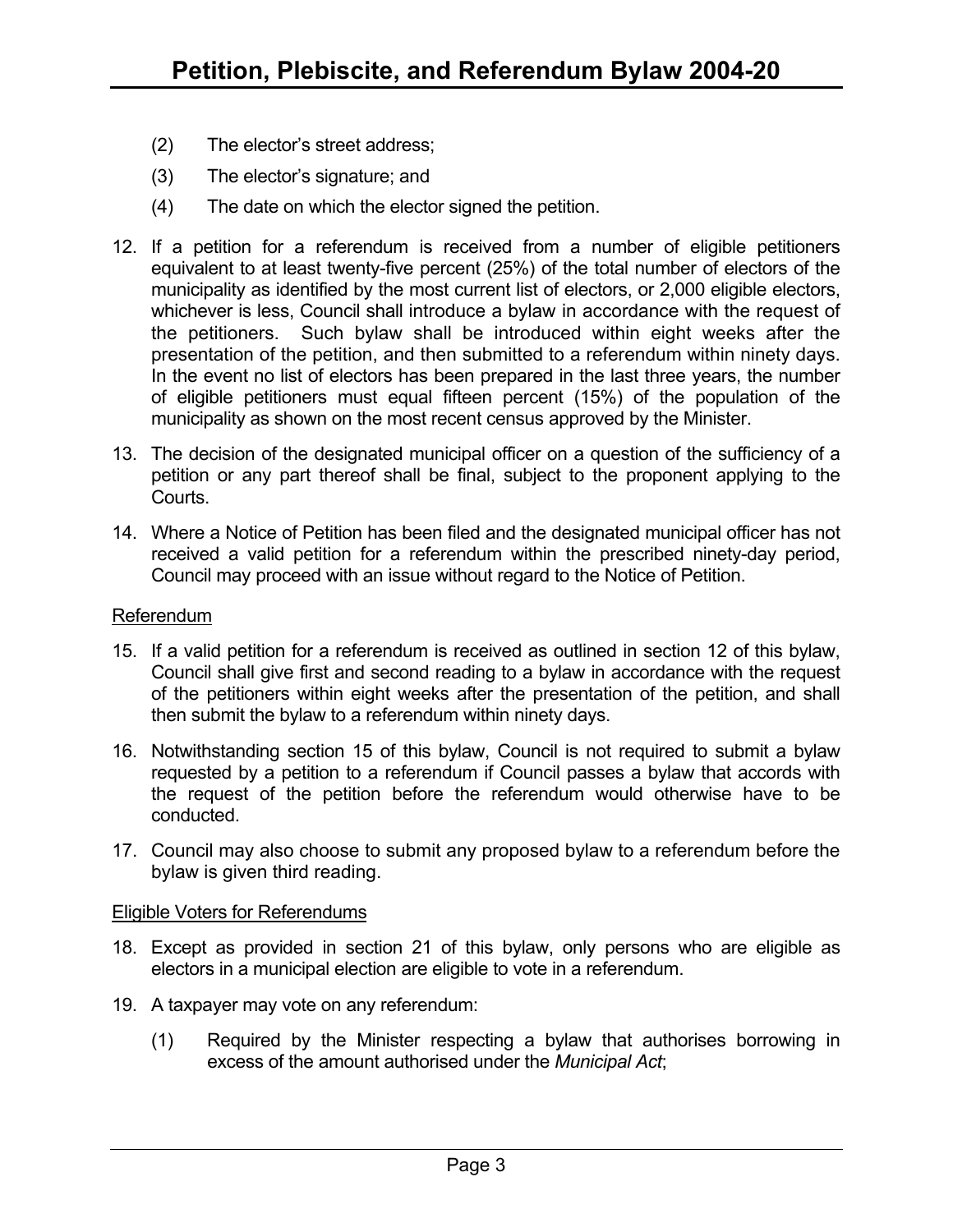- (2) On a bylaw for the imposition or alteration of a tax or local improvement charge;
- (3) For the undertaking or cessation of a local improvement, regardless of whether a local improvement charge has been imposed or is proposed for it.
- 20. A corporation that is a taxpayer is entitled to vote on any referendum referred to in section 19 of this bylaw.
- 21. A person who is voting on behalf of a corporation shall certify that:
	- (1) He or she is the authorised agent for the corporation;
	- (2) No other agent has voted in this referendum on behalf of the corporation; and
	- (3) He or she has not voted and will not vote as an individual elector in this referendum.
- 22. No person may vote on behalf of more than one corporation in the same referendum.
- 23. A taxpayer may vote only once in each referendum, regardless of how many properties the taxpayer owns or the value of the said properties.
- 24. A person who qualifies as both a taxpayer and an elector may vote only once in the same referendum.

#### Voting Proceedings

- 25. The rules of procedure for the conduct of referendums shall be those established by the City for a municipal election unless Council by bylaw directs otherwise.
- 26. A majority vote in a referendum shall be binding on Council.
- 27. Where a majority of voters participating in a referendum vote in support of a bylaw, the bylaw shall immediately come into force or shall come into force at a time specified in the bylaw, without the requirement for Council to give third reading to the bylaw.
- 28. Where a majority of voters participating in a referendum vote in opposition to a bylaw, the bylaw shall immediately be deemed to have been defeated without the requirement for Council to defeat third reading of the bylaw.

#### **Plebiscites**

- 29. Council may by bylaw provide for a plebiscite to obtain the public's opinion on any matter over which the City has jurisdiction.
- 30. A plebiscite under section 29 of this bylaw does not bind Council.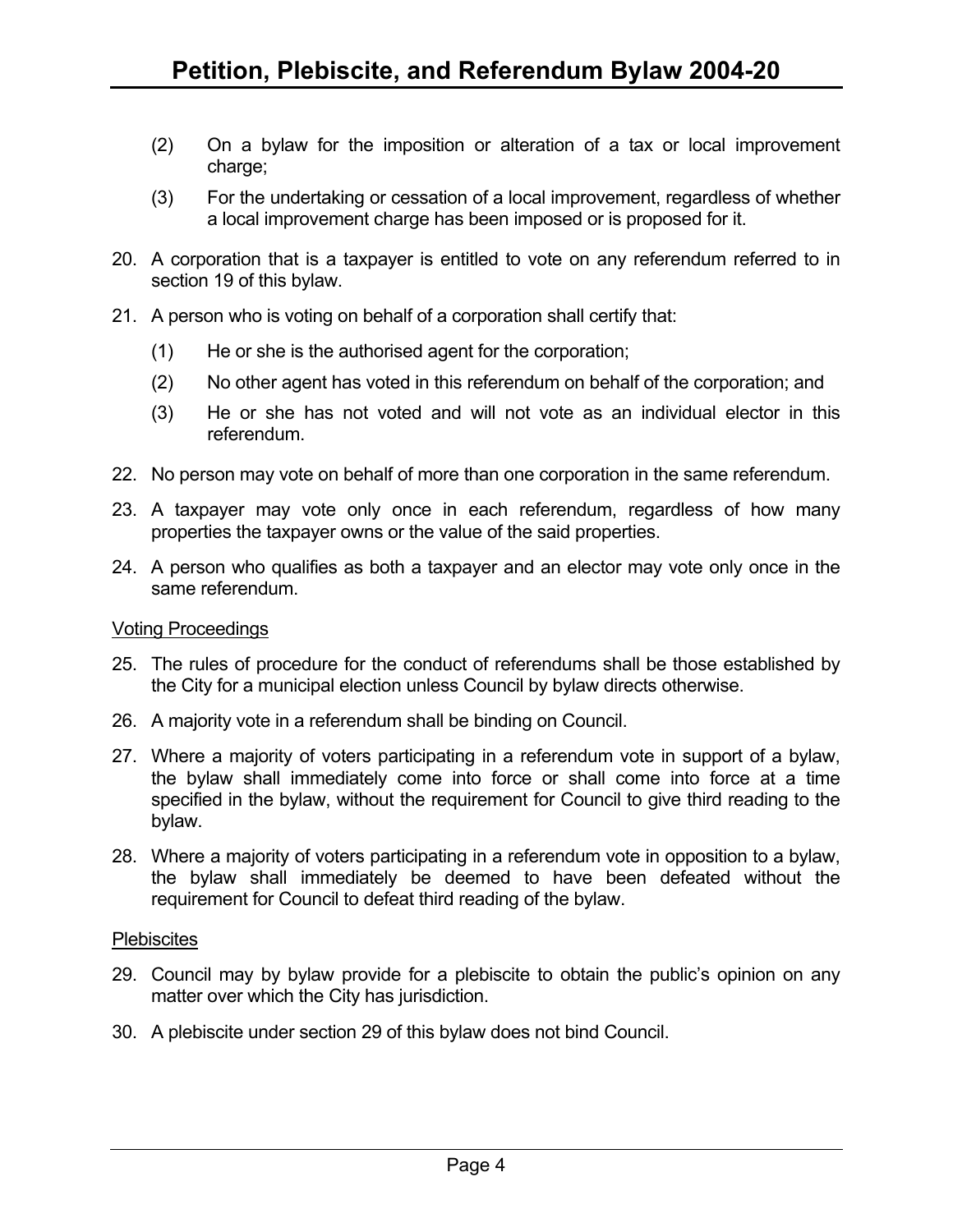- 31. The question asked on a plebiscite shall not be illegal or discriminatory in nature, shall be specific in nature, shall be clear in its intent, and shall be answerable by a "yes" or "no" response.
- 32. Council may by bylaw establish the qualifications of eligible voters for voting in plebiscites, including the geographic area of the City where a plebiscite may be applicable.
- 33. If Council has not adopted a bylaw under section 32 of this bylaw, only persons who are eligible as electors in a municipal election are eligible to vote in a plebiscite.
- 34. The rules of procedure for the conduct of plebiscites shall be those established by the City for a municipal election unless Council by bylaw directs otherwise.

#### Precedence and Severability

- 35. Where the *Municipal Act* imposes on Council an obligation to act, or directs Council to act in a specified manner, or prohibits Council to act, the provisions of the *Municipal Act* shall take precedence over the provisions of this bylaw.
- 36. If any section, subsection, sentence, clause or phrase of this bylaw is for any reason held to be invalid by the decision of any court of competent jurisdiction, the invalid portion shall be severed and the decision that is invalid shall not affect the validity of the remainder.

#### Bylaw Repeal

37. Bylaw 99-38 is hereby repealed.

#### Coming Into Force

38. This bylaw shall come into full force and effect upon the final passing thereof.

| <b>FIRST AND SECOND READING:</b>   | June 14, 2004 |
|------------------------------------|---------------|
| <b>THIRD READING and ADOPTION:</b> | June 28, 2004 |

*ORIGINAL BYLAW SIGNED BY:* 

*"Yvonne Harris"* 

Yvonne Harris, Deputy Mayor

*"David Boorse"* 

David Boorse, Acting City Clerk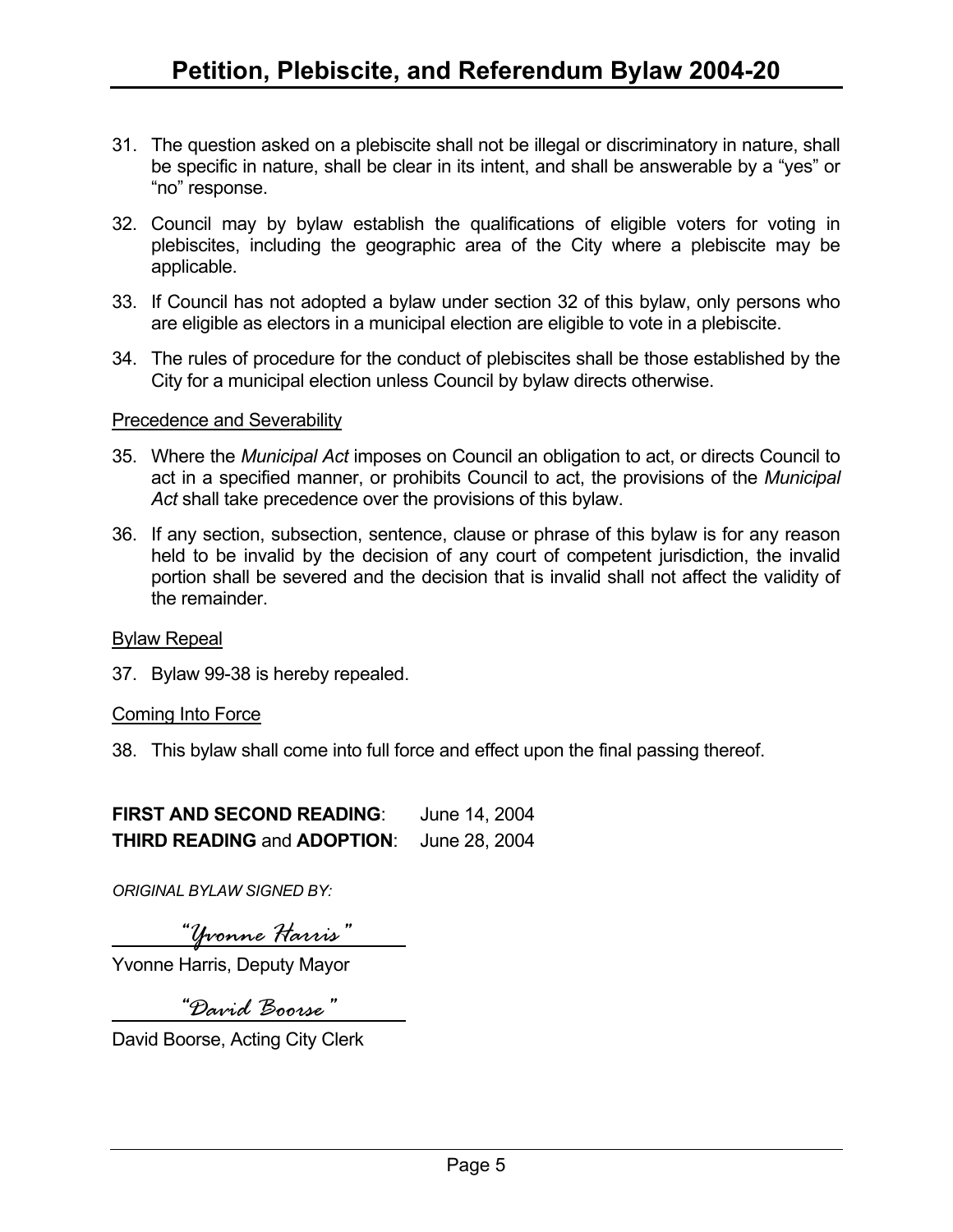EXHIBIT "A"

## **Notice Of Petition**

| <b>Section A</b> |                                                                                                                                         |
|------------------|-----------------------------------------------------------------------------------------------------------------------------------------|
|                  | , City Clerk of the City of Whitehorse, do hereby certify that:                                                                         |
|                  | I received official notification of a petition for a referendum on<br>and the 90-day time period for submission begins as of this date. |

| City. |  |
|-------|--|
|       |  |

#### **Section B**

I, \_\_\_\_\_\_\_\_\_\_\_\_\_\_\_\_\_\_\_\_\_\_\_\_\_\_\_\_\_\_\_\_\_\_\_\_\_ hereby certify that on the \_\_\_\_\_\_\_ day of \_\_\_\_\_\_\_\_\_\_\_\_\_\_\_\_\_\_\_\_, I was advised of the following by the City Clerk of the City of Whitehorse:

- 1. The petition for a referendum must be initiated, completed and submitted to Council within a period of 90 days from the date the Notice of Petition is filed with the designated municipal officer.
- 2. The petition, when submitted to Council, must be in the same form as when it was signed by the electors.
- 3. Only persons who are valid electors in the City shall sign the petition, and they shall identify themselves by printed name, street address, and signature, and they shall indicate the date they have signed the petition.
- 4. The number of registered electors on the current voters list in the City of Whitehorse is \_\_\_\_\_\_\_\_\_\_\_\_\_\_. If the number of petitioners equals 25% of the total registered electors, \_\_\_\_\_\_\_\_\_\_\_\_, or 2,000 eligible electors, whichever is less, Council shall introduce a bylaw in accordance with the request of the petitioners within 8 weeks of the presentation of the petition, and shall submit the bylaw to referendum within 90 days. The results of the referendum will be binding on Council.

#### **I certify that:**

- (a) I have been given a copy of section 48 of the *Municipal Ac*t (R.S.Y. 2002) and understand that it is my responsibility to inform petitioners that they must be valid electors on the poll date; and
- (b) I have been given a copy of Part 3 Division 16 of the *Municipal Act* and understand that I have full responsibility for ensuring my petition complies with the requirements of the *Act*, and I have been advised that I should seek legal counsel in order to ensure that it does so.

\_\_\_\_\_\_\_\_\_\_\_\_\_\_\_\_\_\_\_\_\_\_\_\_\_\_\_\_\_\_\_\_\_\_\_\_\_